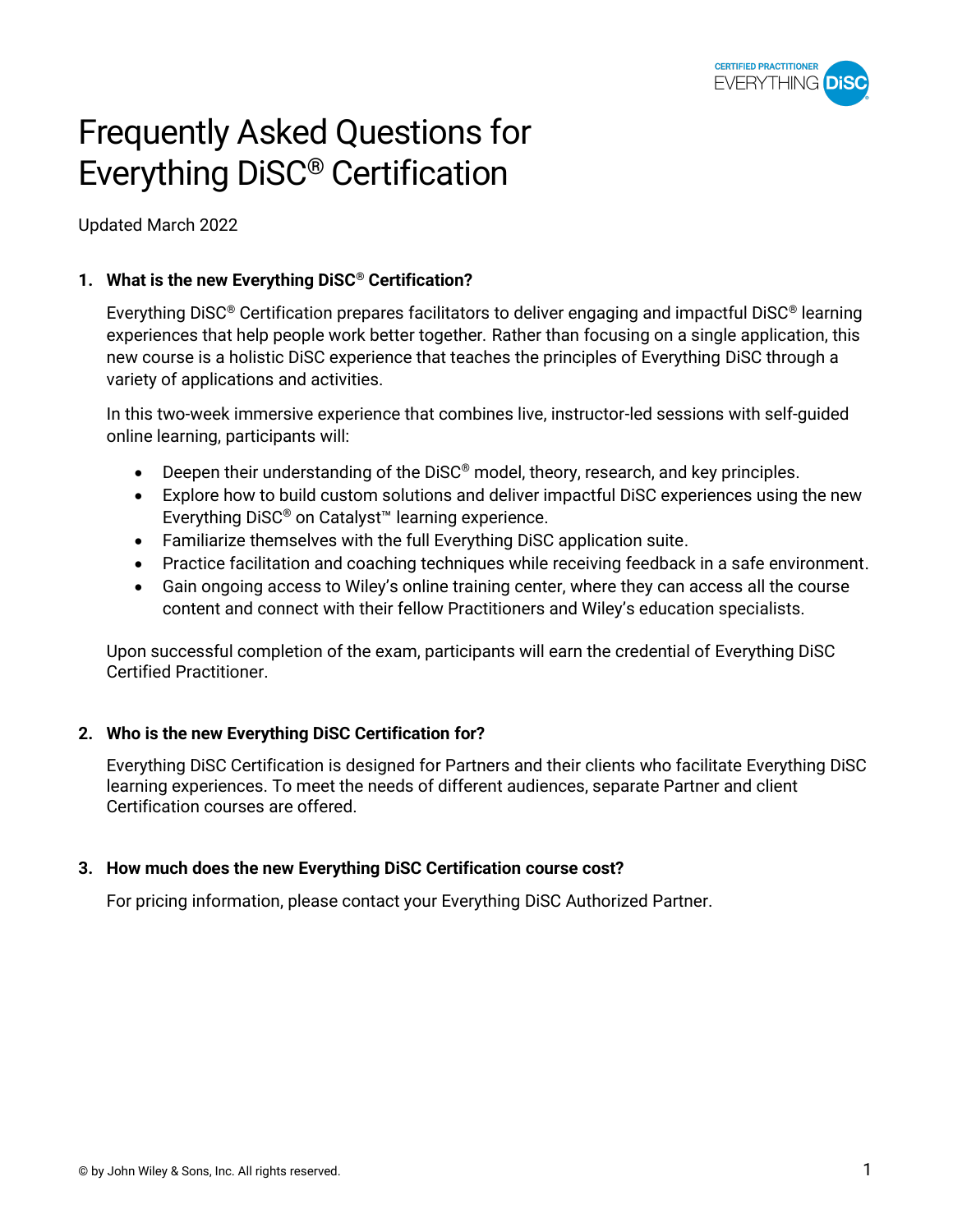

#### **4. Why are you transitioning from the current Everything DiSC Workplace® Certification course?**

The Everything DiSC Workplace Certification has served the needs of Partners and client practitioners for several years. However, limiting the exposure to just one Everything DiSC product didn't provide the opportunity to showcase other tools in the Everything DiSC application suite. Since many client organizations tap into more than one Everything DiSC solution, this approach didn't fully serve the needs of the market.

As a result, our new Everything DiSC® Certification not only introduces participants to the full Everything DiSC Application Suite, but it also provides the opportunity to showcase Everything DiSC on Catalyst, the future of Everything DiSC*.*

#### **5. Will Everything DiSC Workplace Certification continue to be offered?**

No. Given the information in #4 above, the Everything DiSC Workplace Certification will no longer be offered.

## **6. What if I'm/my learners are not using Everything DiSC on Catalyst?**

That's ok! We know that some organizations are still in the process of migrating to Everything DiSC on Catalyst. The content that will be covered in the Certification covers the underpinnings of DiSC, including the history, research, and assessment methodology, which transcend both the traditional Everything DiSC and the Catalyst experiences. Participants will learn about Catalyst, as well as other tools in the Everything DiSC application suite, equipping them with the knowledge they need to choose the best option for their organization.

# 7. **What are the differences between the new Everything DiSC Certification course and the Everything DiSC Workplace Certification course?**

Like the Everything DiSC Workplace Certification, this new Everything DiSC Certification program is designed to prepare facilitators to deliver engaging and impactful DiSC experiences. Rather than focusing on a single application however, this new course is a holistic DiSC experience that teaches the principles of Everything DiSC through a variety of applications and activities. Other notable differences include:

- Integrates Everything DiSC on Catalyst to provide facilitators with the expertise they need to leverage the modular design of the kit and the on-demand access of the Catalyst platform.
- Includes facilitation and coaching practice within the live curriculum so that participants can try out new techniques in a psychologically safe environment.
- Adjusts the course structure to a two-week immersive experience made up of five self-guided learning modules and four live virtual facilitation sessions.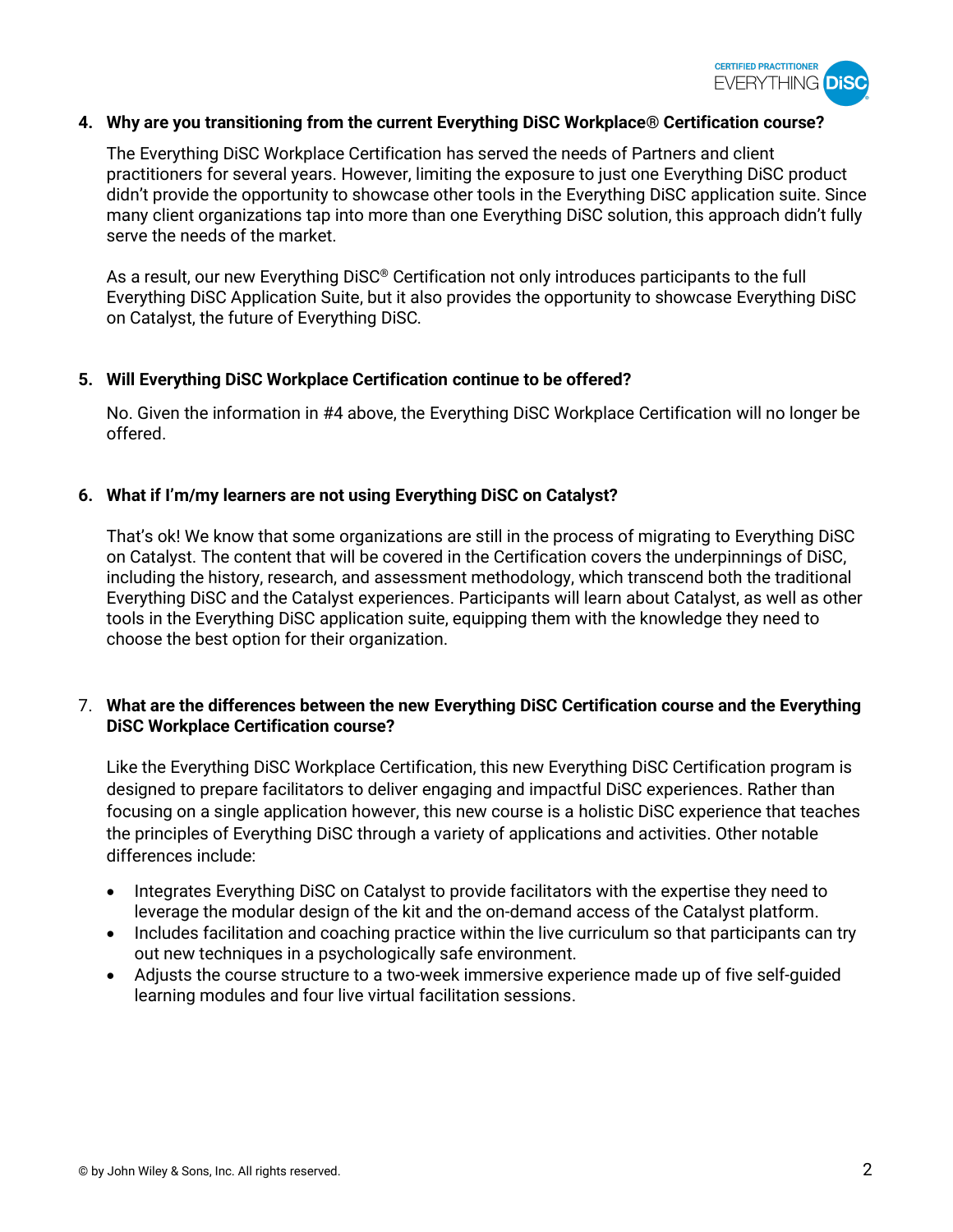

## **8. What about those who have already completed Everything DiSC Workplace® or Everything DiSC Management® certification?**

The previous credentials earned will remain valid. If certified individuals would like to earn the new Everything DiSC Certified Practitioner credential, they will need to complete the course.

#### **9. What is the course structure and time commitment?**

The Everything DiSC Certification is structured as a two-week, immersive learning experience that combines self-directed online learning modules with live, virtual facilitation session. Participants will need to commit to a total of 20 hours over two weeks (10 hours per week).

| <b>Week1</b>  | Day 1                                 | Day 2             | Day 3                                 | Day 4             | Day 5                                           | Day 6         | Day 7         |
|---------------|---------------------------------------|-------------------|---------------------------------------|-------------------|-------------------------------------------------|---------------|---------------|
|               | Self-directed<br>Online<br>Activities | Live<br>Session 1 | Self-directed<br>Online<br>Activities | Live<br>Session 2 | Self-directed<br>Online<br>Activities           |               |               |
|               | $(2-3$ Hours)                         | (2 Hours)         | $(2-3$ Hours)                         | (2 Hours)         | $(1-2$ Hours)                                   |               |               |
| <b>Week 2</b> | Day 8                                 | Day 9             | <b>Day 10</b>                         | <b>Day 11</b>     | <b>Day 12</b>                                   | <b>Day 13</b> | <b>Day 14</b> |
|               | Self-directed<br>Online<br>Activities | Live<br>Session 3 | Self-directed<br>Online<br>Activities | Live<br>Session 4 | Self-directed<br>Online<br>Activities<br>(Exam) |               |               |
|               | (2-3 Hours)                           | (2 Hours)         | $(3-4$ Hours)                         | (2 Hours)         | $(2-3$ Hours)                                   |               |               |

## **10. Do participants need to have any facilitation/coaching experience prior to the course?**

No, although the Everything DiSC Certification course does not provide general facilitator or coaching training. Instead, the course is designed to build on those skills as they pertain to Everything DiSC.

## **11. Can participants earn continuing education units with Everything DiSC Certification?**

SHRM credential holders can earn 20 professional development credits (PDCs) from the Society for Human Resource Management when they complete the Everything DiSC Certification.

Participants who belong to other professional organizations can request a letter from Wiley that indicates course information, confirmation of course completion, and the number of hours spent on the course. This letter may be used to apply for CEUs at other professional organizations, however we cannot guarantee the organization will accept your coursework for credit.